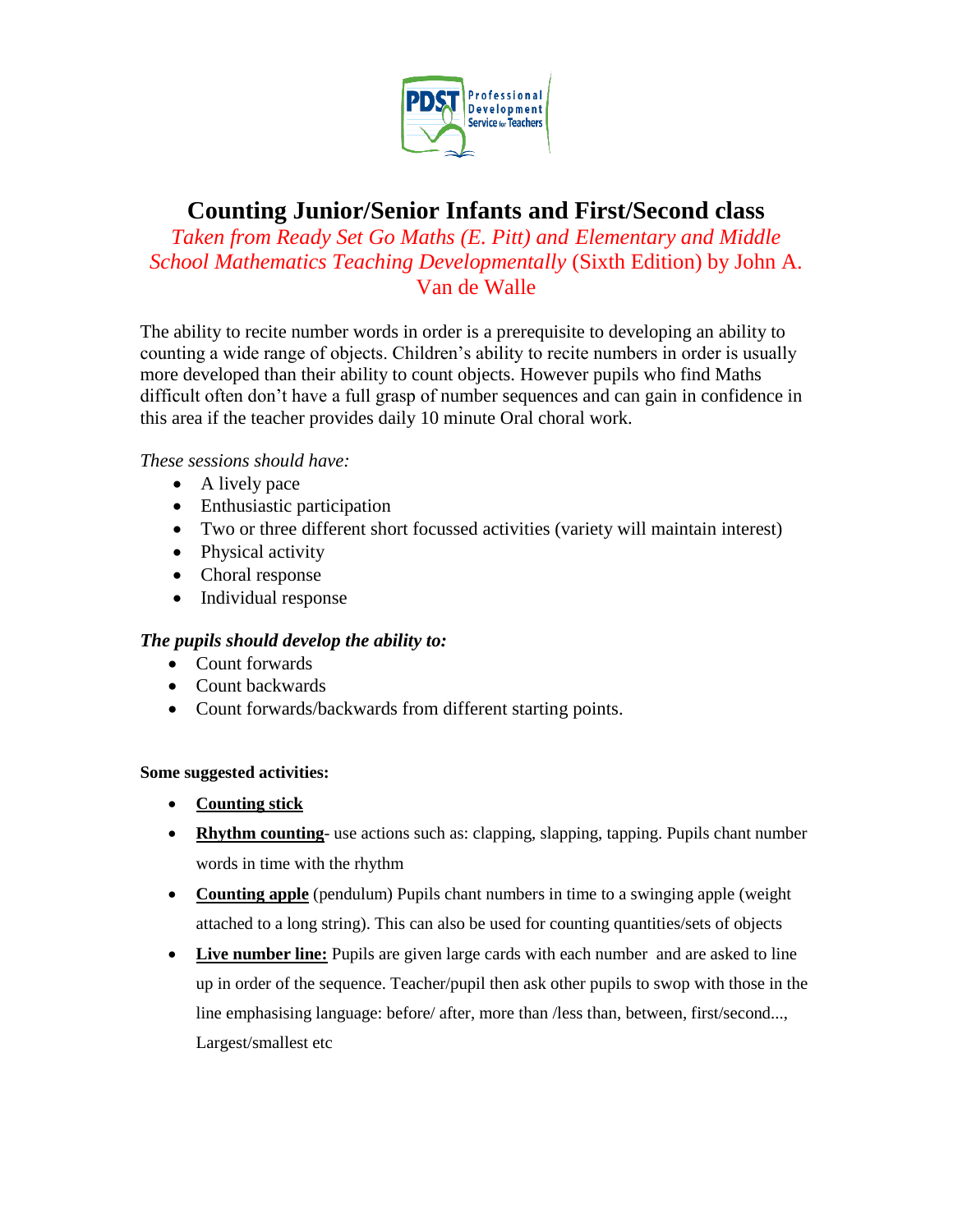

- **The Sound of a Number Game:** Teacher drops cubes into a tin. The children count silently in their head. Extension teacher takes out some cubes and adds in others after the children count
- **Stand and Sit game**: Pupils stand and then sit while saying the number sequence required
- **Clap and Snap game**: Count forwards clapping in time, then count backwards snapping fingers in time
- **Stamp and tap**: Pupils find a space facing the board. Count forwards stamping feet in time. Stop at required number word and turn in opposite direction. Now count back tapping their shoulders in time. (Do this without pausing!)
- **Class number line** (Pegs on a line): Count forwards/backwards while looking at each number. T. points to a number and pupils say that number together. Say number before/ after given number. Turn one number around, pupils tell (individually) hidden number and explain their thinking.
- **Show me**: Teacher shows flash cards with different numbers of objects. Pupils count silently and show corresponding number using Digit cards.
- **Move your marker**: Pupil have number line  $(1-5/1-10/100)$  square) and a counter/cube. T. gives instructions e.g. "Put your counter on the number that comes just before/after" or on any number greater than…./between etc.
- **Head and shoulders**: Tap head and shoulders in turn to a rhythm. Say number sequence while doing this. Then develop it asking pupils to only say the number on the head tap. Number on shoulder tap is said silently.
- Pass the Teddy: Pupils stand in a circle. As Teddy is passed around the ring pupils say the next number or can say "I am one I pass it to two" etc.
- **Count Around:** Pupils stand in a circle and count around, each child saying the next number in the sequence.. Start counting at one, pupil who says number 12 sits down. Keep going until only one child is standing. (could vary this use shorter/longer sequences, use different starting/finishing points, do it backwards)
- **Counting Choir**: Divide class into 3 groups. Teacher in role of conductor with baton. T begins to count and then points baton at one group to continue to count in unison. T then points to different group and continues.